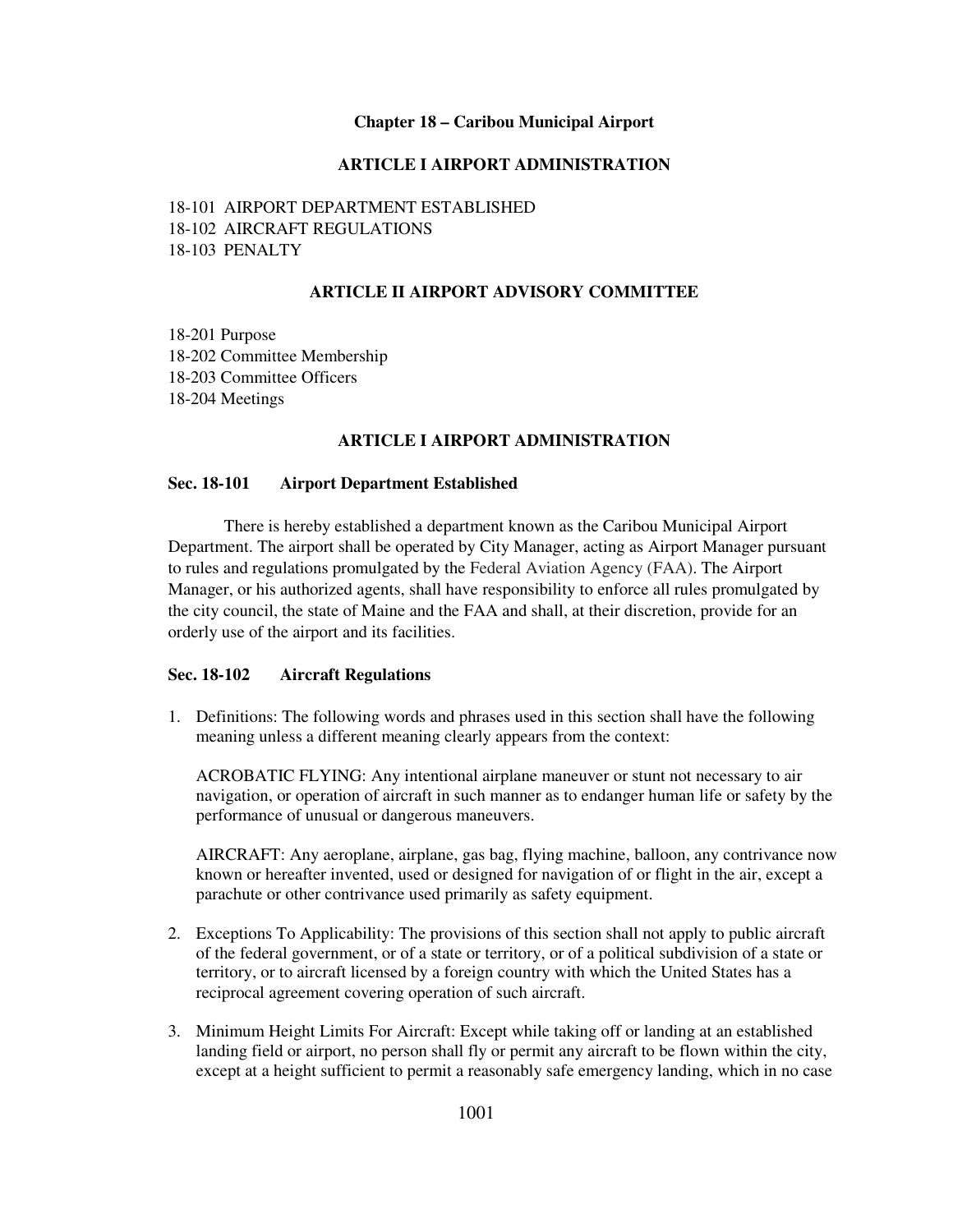shall be less than one thousand feet (1,000'); provided, that the provisions of this subsection may be deviated from when special circumstances render a departure necessary to avoid immediate danger or when such departure is required because of stress of weather conditions or other unavoidable cause.

- 4. Operators Of Aircraft To Be Licensed: No person shall operate any aircraft within or over the city unless such person has first been issued an airman certificate by the Federal Aviation Agency (FAA) and unless such aircraft shall have first received a certificate of airworthiness from the FAA.
- 5. Operation Subject To Federal Air Traffic Rules: No person shall operate any aircraft over or within the city in violation of any valid air traffic or other rule or regulation established by the FAA.
- 6. Acrobatic Flying Prohibited: Acrobatic flying by any person flying over any portion of the city is hereby prohibited.
- 7. Landing At Other Than Established Airport Prohibited: Except in case of emergency, no person shall land any aircraft within the city except upon a regularly established airport field or landing place.
- 8. Lights Or Night Operation Of Aircraft: All aircraft when flying within or over the corporate limits at night shall have lights and other equipment required for such flying by the rules, regulations or orders of the FAA.
- 9. Noise By Aircraft Operation: Unnecessary noise by operators of aircraft within or over the city is hereby prohibited.
- 10. Dropping Objects From Aircraft Prohibited: No person in any aircraft shall cause or permit to be thrown out, discharged or dropped within the corporate limits, any object or thing, except loose water or loose sand ballast when absolutely essential to the safety of the occupants of the aircraft and except as provided in subsection 11 of this section.
- 11. Permits Required For Exhibition Flights, Carrying Of Banners, Distribution Of Circulars, Loudspeaking Devices And Carrying Of Explosives. No person shall make exhibition flights by carrying banners on, distributing circulars from, or operating a loud speaking device from any aircraft flying within or over the corporate limits without first obtaining a permit to do so from the Airport Manager, and payment of a permit fee in such amount as established by the city council for each flight. The Airport Manager shall issue such permit if the person who will operate the aircraft, in carrying out any of the objects named in this section, is duly licensed by the FAA, the aircraft to be used is licensed by the FAA, and the safety or lives or the inhabitants of the city will not be endangered by the proposed flight; provided, that the permits provided for in this section may be issued by the Airport Manager for up to six (6) months rather than for individual flights, if the safety or lives of the inhabitants of the city will not be endangered by such permit and a permit fee in such amount as established by the city council is paid. The six (6) month permit shall be revoked upon violation of any provision of this chapter.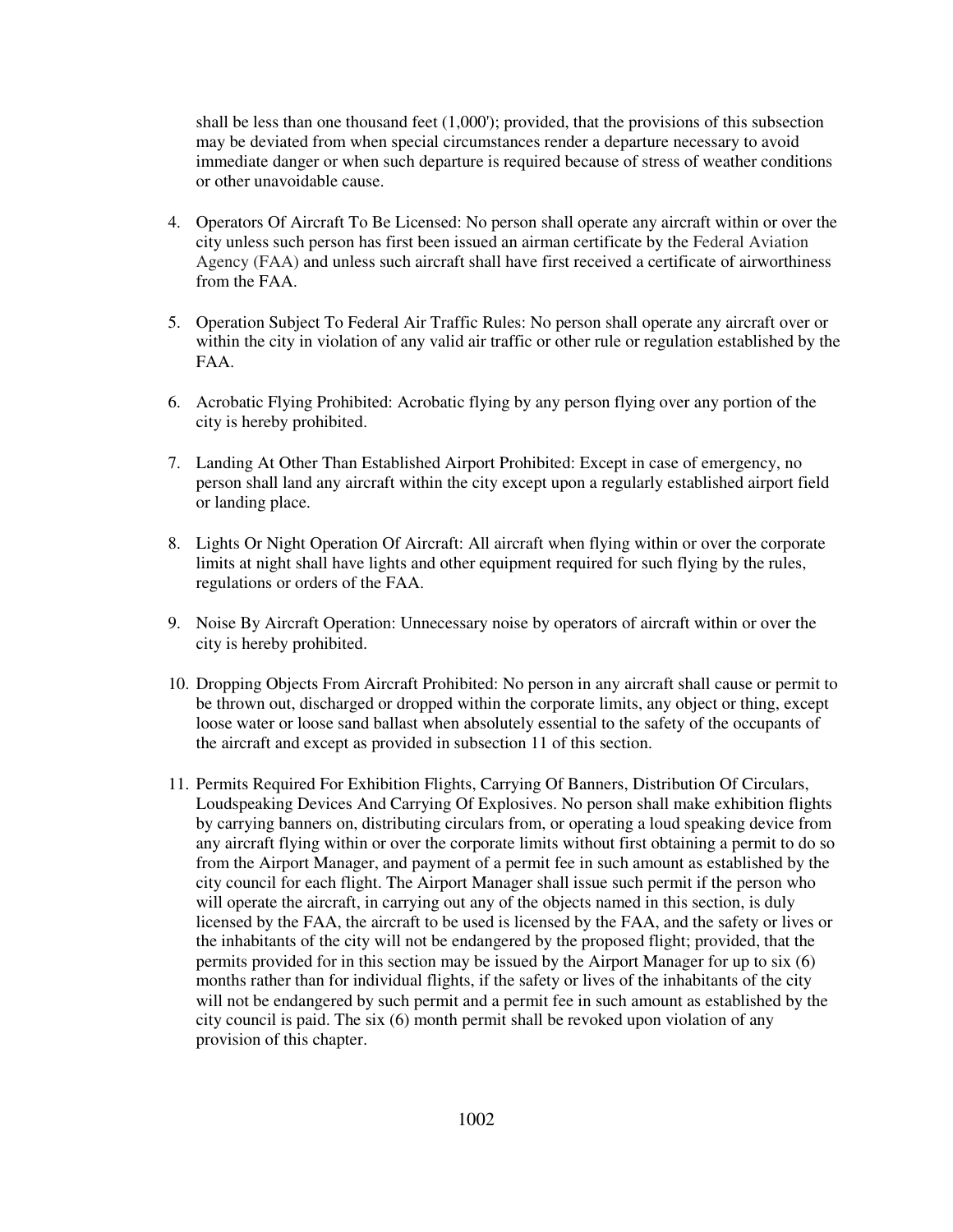#### **Sec. 18-103 Penalty**

It shall be a class B misdemeanor for any person to violate any rule or regulation promulgated by the city council, or any reasonable direction of the Airport Manager made to maintain the orderly use of the airport and its facilities.

# **ARTICLE II AIRPORT ADVISORY COMMITTEE**

# **18-201 Purpose**

The purpose of the Airport Advisory Committee is to advise the City Council and Airport Manager on issues related to the improvement and operation of the Caribou Municipal Airport. The Airport Advisory Committee derives all its authority from the City Council and as such shall only have those powers specifically granted by Council Order. The Advisory Committee's vision is to provide aviation, operational, development and business advice to City Management as well as foster a sustainable City Department that operates independently from the City tax base to the extent practicable. The Airport Committee shall:

- 1. Support and assist in the management and development of the airport;
- 2. Promote airport safety and operational efficiency;
- 3. Collaborate with the community and foster good public relations;

Cooperate with organizations working for the general benefit of the airport, its neighborhood and the City

# **18-202 Committee Membership**

The Committee shall be composed of (7) seven voting members appointed by the Mayor subject to confirmation by the City Council. The membership shall be three-year terms and include four (4) Citizens of Caribou qualified to vote in City affairs who may or may not hold a pilot's certificate, one (1) incumbent City Councilor, two (2) persons who need not be residents of Caribou but own property at the airport or who base an aircraft at the Caribou Municipal Airport.

The Airport Manager shall attend all meetings of the Committee and may take part in all discussions but may not vote.

No person who serves as an FBO at Caribou Municipal Airport or who works as an employee for the FBO may serve on the Airport Advisory Committee.

# **18-203 Committee Officers**

Annually the Committee shall elect a Chair, Vice Chair and Secretary. The Chair shall be responsible for the orderly conduct of the meetings and in his or her absence the Vice Chair shall assume this responsibility. The secretary shall keep a record of all meetings which shall be delivered to the Airport Manager within two weeks following each meeting.